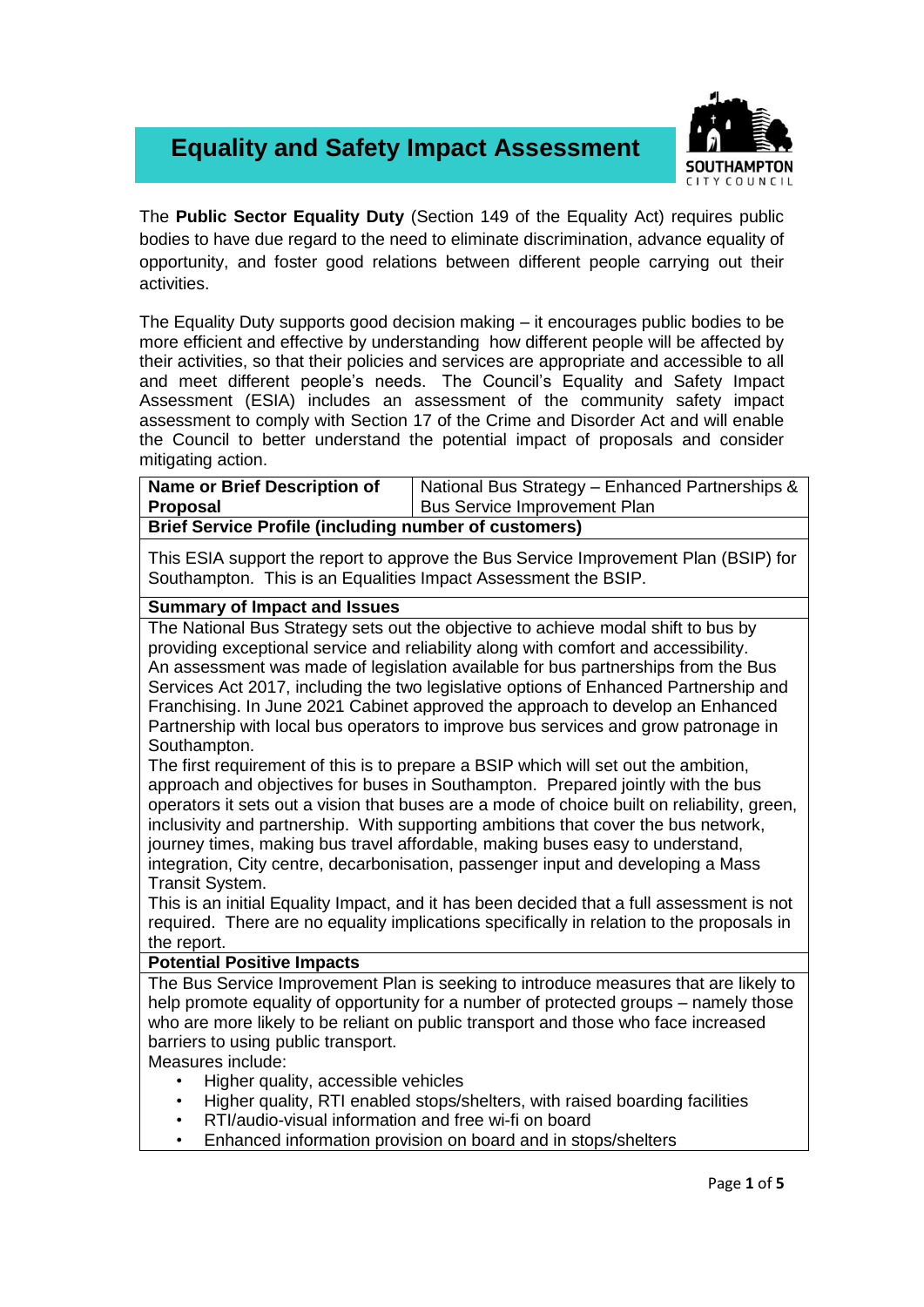- Faster services through the implementation of bus lane enforcement and bus priority
- Cheaper and affordable ticket options for young people, families and groups
- Zero emission buses

• Capped fares so people get the best value fare and across all operators The National Bus Strategy and current Connected Southampton 2040 highlights the important role that bus plays in addressing key strategic equality and inclusion challenges. Young people, BAME groups, disabled people and other protected groups, as well as lower socio-economic groups, are more likely to rely on the bus network to access education, employment and other opportunities. Affordable, accessible and well connected services are vital in ensuring these groups are not marginalised.

| <b>Responsible Service Manager</b> | Pete Boustred, Head of Green City &<br>Infrastructure |
|------------------------------------|-------------------------------------------------------|
| <b>Date</b>                        | 27/09/2021                                            |
| <b>Approved by Senior Manager</b>  | Kate Martin, Executive Director Place                 |
| <b>Date</b>                        |                                                       |

## **Potential Impact**

| <b>Impact</b><br><b>Assessment</b> | <b>Details of Impact</b>                                                                                                                                                                                                                                                                                                                                                                                                                                                                                                                                                                              | <b>Possible</b><br><b>Solutions &amp;</b><br><b>Mitigating</b><br><b>Actions</b> |
|------------------------------------|-------------------------------------------------------------------------------------------------------------------------------------------------------------------------------------------------------------------------------------------------------------------------------------------------------------------------------------------------------------------------------------------------------------------------------------------------------------------------------------------------------------------------------------------------------------------------------------------------------|----------------------------------------------------------------------------------|
| Age                                | Bus services in Southampton carry a high<br>proportion of elderly and younger passengers, so<br>the development of a strategy for public transport<br>that is more reliable and frequent services sought<br>through Connected Southampton would help<br>improve access to key facilities (retail, health and<br>education). Total concessionary bus journeys in<br>Southampton (including senior citizen and<br>disability passes) across four bus operators<br>October 2019-September 2020 totalled<br>2,120,000, and there are currently 26,200 senior<br>citizen bus passes issued in Southampton. | Positive impacts                                                                 |
|                                    | The development of the Bus Service<br>Improvement Plan will develop a network that can<br>support older people. This help those living<br>independent lives longer with Demand<br>Responsive Transport in areas that may not be<br>commercially viable for traditional bus services to<br>get people to major healthcare facilities such as<br>Southampton General Hospital.                                                                                                                                                                                                                          |                                                                                  |
|                                    | Young people will also benefit from better bus<br>access for employment and education -<br>particularly for NEETs - and a potential wider<br>range of affordable bus ticketing options. They<br>are more likely to use technology to access the<br>bus and make use of more flexible tickets and<br>pricing.                                                                                                                                                                                                                                                                                          |                                                                                  |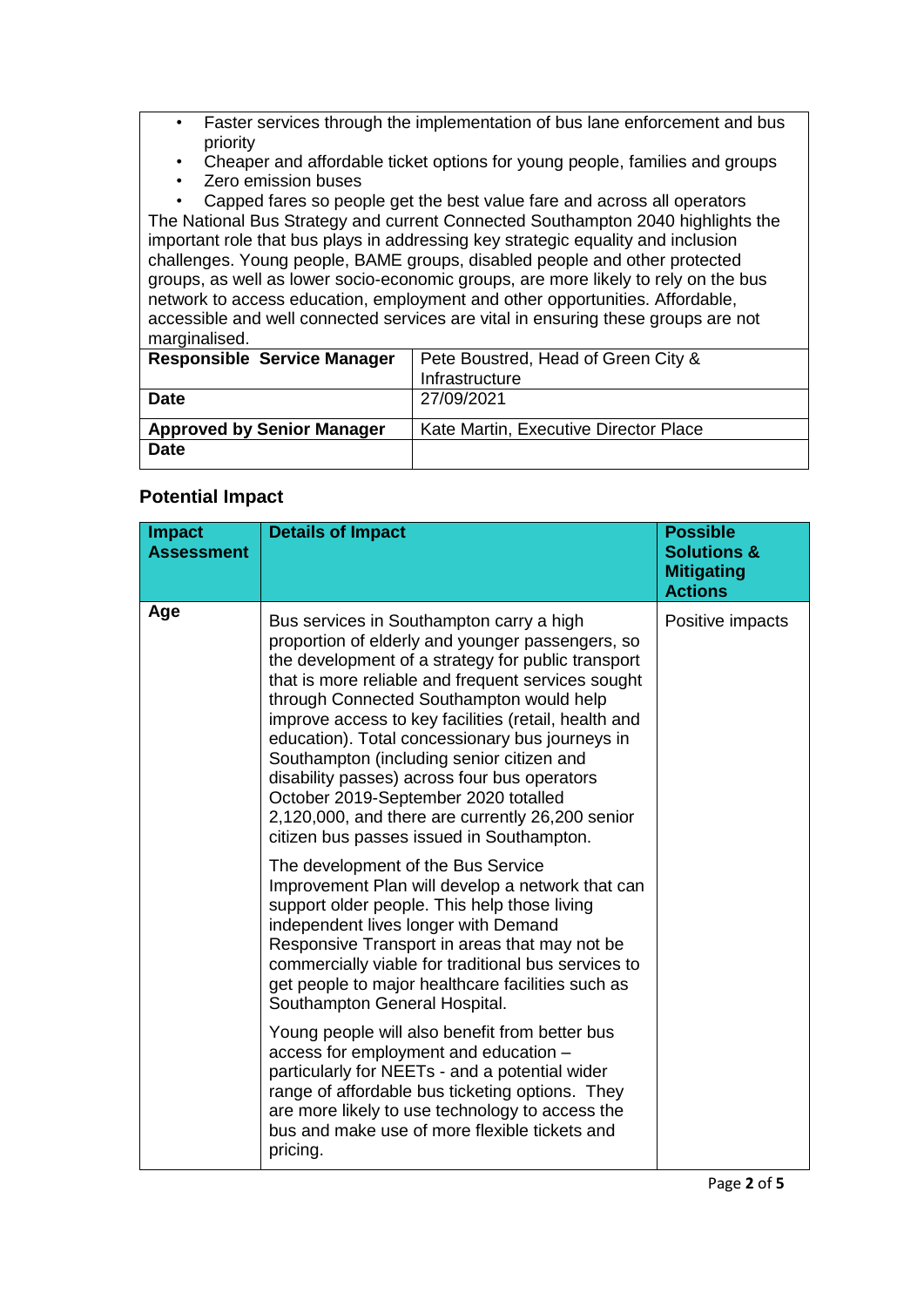| Impact<br><b>Assessment</b>                        | <b>Details of Impact</b>                                                                                                                                                                                                                                                                                                                                                                                                                                                                                          | <b>Possible</b><br><b>Solutions &amp;</b><br><b>Mitigating</b><br><b>Actions</b> |
|----------------------------------------------------|-------------------------------------------------------------------------------------------------------------------------------------------------------------------------------------------------------------------------------------------------------------------------------------------------------------------------------------------------------------------------------------------------------------------------------------------------------------------------------------------------------------------|----------------------------------------------------------------------------------|
| <b>Disability</b>                                  | The BSIP will help improve travel options for<br>those without the use of a car, (for example those<br>with visual impairments or mobility or learning<br>restrictions) have difficulty accessing some<br>destinations.                                                                                                                                                                                                                                                                                           | Positive impacts                                                                 |
|                                                    | Total concessionary bus journeys in Southampton<br>(including senior citizen and disability passes)<br>across all bus operators Apr 2017-Mar 2018<br>totalled 4,385,932. There are currently 2,717<br>disability bus passes issued in Southampton.                                                                                                                                                                                                                                                                |                                                                                  |
|                                                    | Mobility as a Service $-$ the use of a portal<br>(typically an app but this would need to be<br>designed so it did not exclude those without<br>access), to access and pay for transport services<br>such as shared and public transport as required,<br>as an alternative to private car ownership – offers<br>opportunities to deliver better dial-a-ride provision<br>for those with mobility impairments.                                                                                                     |                                                                                  |
|                                                    | Planned improvements to the public transport<br>network with investment in the quality of services<br>and any bus priority measures investment will<br>improve reliability of services, enabling improved<br>independence and access to services for people<br>with disabilities. More than 60% of bus stops in<br>the city already have shelters and raised kerbs,<br>and the BSIP has the amition to make all bus<br>stops compliant as funding allows. All buses have<br>next stop audio visual announcements. |                                                                                  |
|                                                    | Infrastructure and behaviour changes schemes all<br>have to incorporate measures to make it easier<br>and safer for people with all forms of disability to<br>access transport and travel around.                                                                                                                                                                                                                                                                                                                 |                                                                                  |
| <b>Gender Re-</b><br>assignment                    | Not applicable                                                                                                                                                                                                                                                                                                                                                                                                                                                                                                    | N/A                                                                              |
| <b>Marriage</b><br>and Civil<br><b>Partnership</b> | Not applicable                                                                                                                                                                                                                                                                                                                                                                                                                                                                                                    | N/A                                                                              |
| <b>Pregnancy</b><br>and<br><b>Maternity</b>        | Improvements at bus stops and more space<br>inside buses will help those with buggies. This<br>will provide level access from bus stops. Space<br>inside of the bus can be shared with wheelchairs<br>and operators can be encouraged to provide<br>specific space for unfolded buggies.                                                                                                                                                                                                                          | Positive impacts                                                                 |
|                                                    | Buses provide an option for new parents who may<br>not have access to a car.                                                                                                                                                                                                                                                                                                                                                                                                                                      |                                                                                  |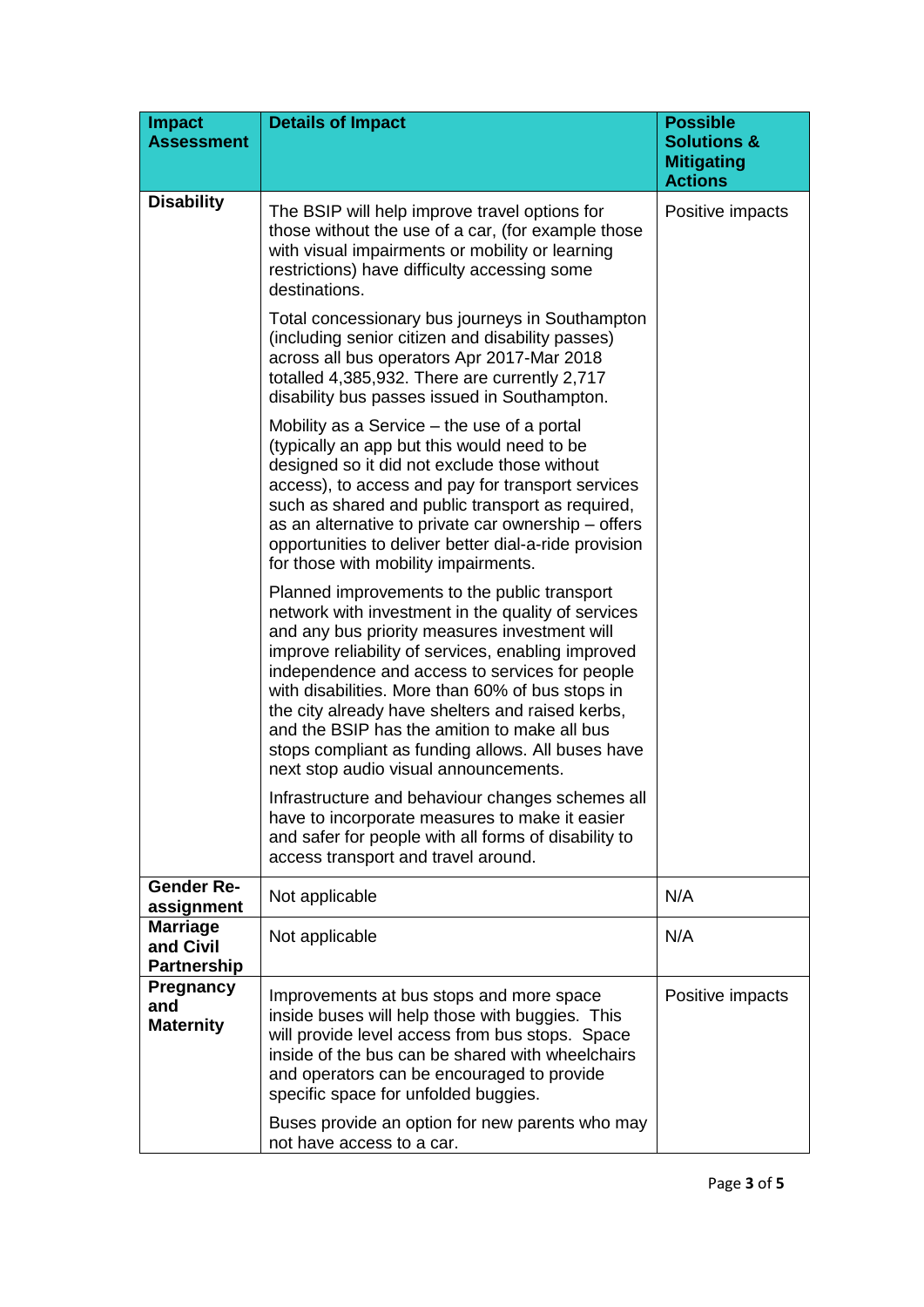| <b>Impact</b><br><b>Assessment</b>  | <b>Details of Impact</b>                                                                                                                                                                                                                                                                                                                                                                                                                                                                                                                                                                                                                                          | <b>Possible</b><br><b>Solutions &amp;</b>                                                                                                |
|-------------------------------------|-------------------------------------------------------------------------------------------------------------------------------------------------------------------------------------------------------------------------------------------------------------------------------------------------------------------------------------------------------------------------------------------------------------------------------------------------------------------------------------------------------------------------------------------------------------------------------------------------------------------------------------------------------------------|------------------------------------------------------------------------------------------------------------------------------------------|
|                                     |                                                                                                                                                                                                                                                                                                                                                                                                                                                                                                                                                                                                                                                                   | <b>Mitigating</b><br><b>Actions</b>                                                                                                      |
| Race                                | Those from a BAME background are more likely<br>to rely on the bus network to access education,<br>employment and other opportunities. Affordable,<br>accessible, and well-connected services are vital<br>in ensuring these groups are not excluded and<br>marganlised.                                                                                                                                                                                                                                                                                                                                                                                          | N/A                                                                                                                                      |
| <b>Religion or</b><br><b>Belief</b> | Not applicable                                                                                                                                                                                                                                                                                                                                                                                                                                                                                                                                                                                                                                                    | N/A                                                                                                                                      |
| <b>Sex</b>                          | Not applicable                                                                                                                                                                                                                                                                                                                                                                                                                                                                                                                                                                                                                                                    | N/A                                                                                                                                      |
| <b>Sexual</b><br><b>Orientation</b> | Not applicable                                                                                                                                                                                                                                                                                                                                                                                                                                                                                                                                                                                                                                                    | N/A                                                                                                                                      |
| <b>Community</b><br><b>Safety</b>   | The delivery of highway maintenance<br>improvements, high quality cycle infrastructure<br>through the Southampton Cycle Network, Active<br>Travel Zones, public realm enhancements and<br>road safety schemes will help improve<br>perceptions about safety.                                                                                                                                                                                                                                                                                                                                                                                                      | Positive impacts                                                                                                                         |
|                                     | The BSIP seeks to improve quality of bus<br>information (via real time displays, e-ink, mobile<br>phones and the web) and comprehensive<br>campaigns. Increased information alongside<br>ensuring that bus stops are located in places with<br>good natural surveillance, which can improve<br>feelings of personal security particularly after<br>dark. Research for the DfT from 2004 indicated<br>that around 50% of women and young people felt<br>unsafe waiting at a bus stop after dark. All bus<br>stops will be audited and funding isbeing sought<br>to improve access and safety - lighting, visibility,<br>safe route to and from the stop, and CCTV. |                                                                                                                                          |
|                                     | A link is proposed between the buses and the<br>Citywatch centre so that images can be used for<br>any traffic or anti-social behaviour issues.                                                                                                                                                                                                                                                                                                                                                                                                                                                                                                                   |                                                                                                                                          |
| <b>Poverty</b>                      | Improvements to bus services will help those in<br>lower income areas of the city, parts of<br>Southampton being among the top decile in<br>England for deprivation and can suffer indirectly<br>from some of the negative impacts of transport<br>such as emissions and lack of access to a private<br>car. They are more likely to rely on public<br>transport to get around to work or health choices.                                                                                                                                                                                                                                                         | Positive impacts<br>To ensure that<br>the measures<br>don't impact<br>negatively on a<br>number of these<br>groups it is<br>important to |
|                                     | A third of all households in Southampton do not<br>have access to a car, those parts of Southampton<br>that have low levels of car ownership are in the<br>poorer communities. These areas tend to have<br>higher levels of commuting to work by bus and a                                                                                                                                                                                                                                                                                                                                                                                                        | ensure that<br>ticketing options<br>are broad, cash is<br>still accepted,<br>and pricing                                                 |